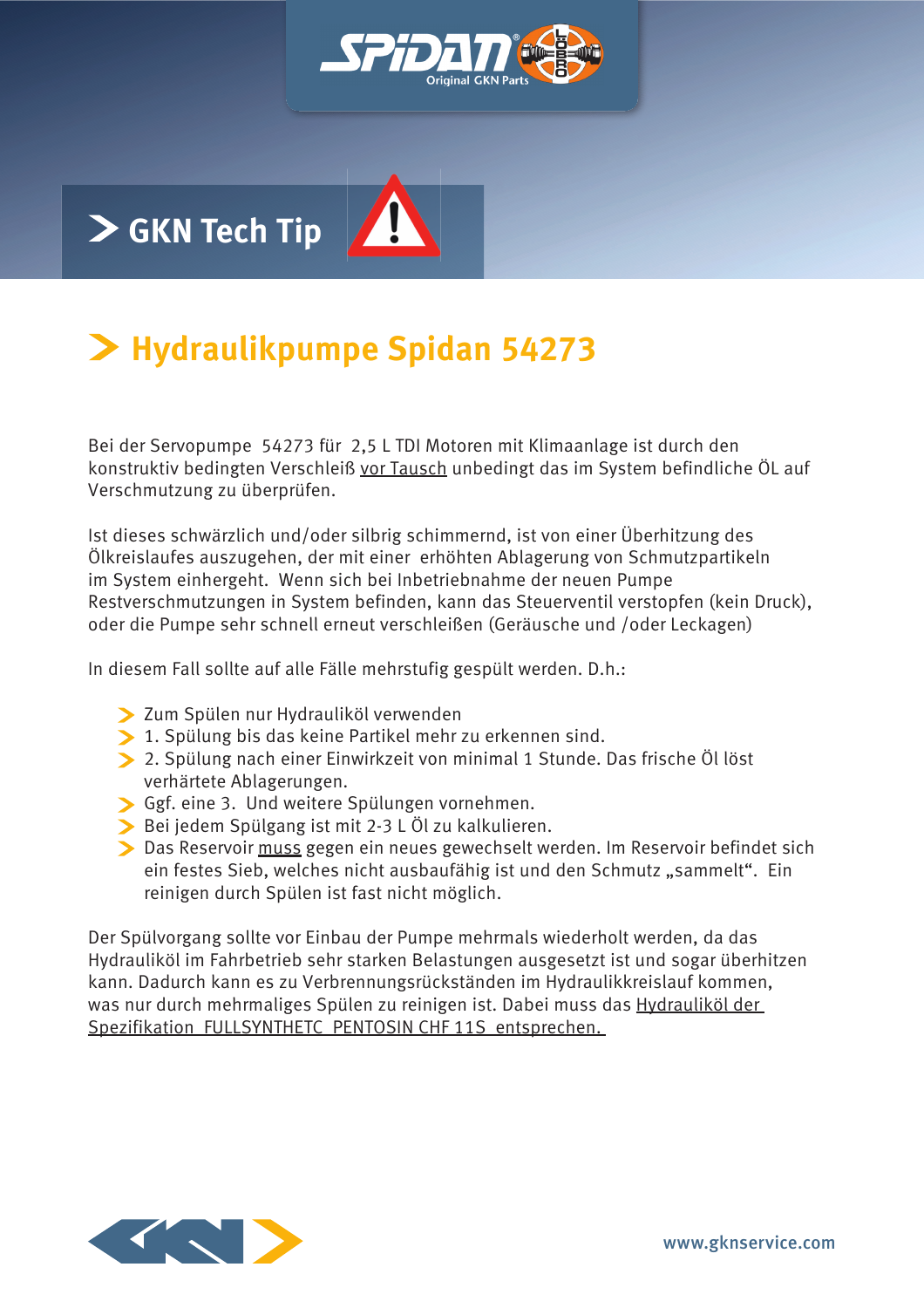

## **Hydraulikpumpe Spidan 54273**

Bitte nachfolgende Hinweise bei der Montage der Pumpe beachten:

- Vor/nach der Demontage der Pumpe den Klimakompressor und den Freilauf des Kompressors auf Funktion prüfen. Ggf. diese Komponenten ersetzen!
- Im eingebauten Zustand ist die Lenkhelfpumpe über eine transelastische Kupplung mit dem nachgelagerten Klimakompressor verbunden. Diese sollte gegen eine Neue ausgetauscht werden, da es sonst zu vorzeitigen Schädigungen an der neue Lenkhelfpumpe kommen kann. (Rückschläge, abdrehen der Nabe)
- Der mit dem Pumpengehäuse verschraubte Stutzen für die Saugleitung sollte nie demontiert werden, falls doch, wird zwangsläufig die dort befindliche Einwegdichtung beschädigt und muss vor der Wiedermontage des Stutzens gegen eine neue ersetzt werden, da die Verbindung andernfalls undicht ist.
- Auf der Stirnseite des Motors befinden sich verschiedene Zahnräder, über die verschiedene Aggregate angetrieben werden. Wenn man auf die Stirnseite des Motors blickt, befindet sich das Antriebsrad der Lenkhelfpumpe unten links. Darüber befindet sich das vorgelagerte Verspannrad, welches aus mehreren Einzelteilen besteht. Das Verspannrad muss auf Funktion geprüft werden , da es häufiger vorkommt, dass die innen befindliche Verdrehfeder beschädigt oder gar gebrochen ist. Ist keine Elastizität feststellbar muss das Vorspannrad ausgebaut und in seine Einzelteile zerlegt werden. Ist die Verdrehfeder gebrochen oder erlahmt, muss sie ausgetauscht und das Verspannrad wieder ordnungsgemäß eingebaut werden. Anschließend ist die Funktion erneut zu prüfen, da es anderenfalls zu einer vorzeitigen Schädigung der neuen Lenkhelfpumpe kommen kann (Rückschläge).

Des Weiteren ist auch den Zustand der Zu-/Ablaufleitungen und des Ölkühlers überprüfen. Bei Alterungsrissen und/oder Abknickungen sind diese zu ersetzen.

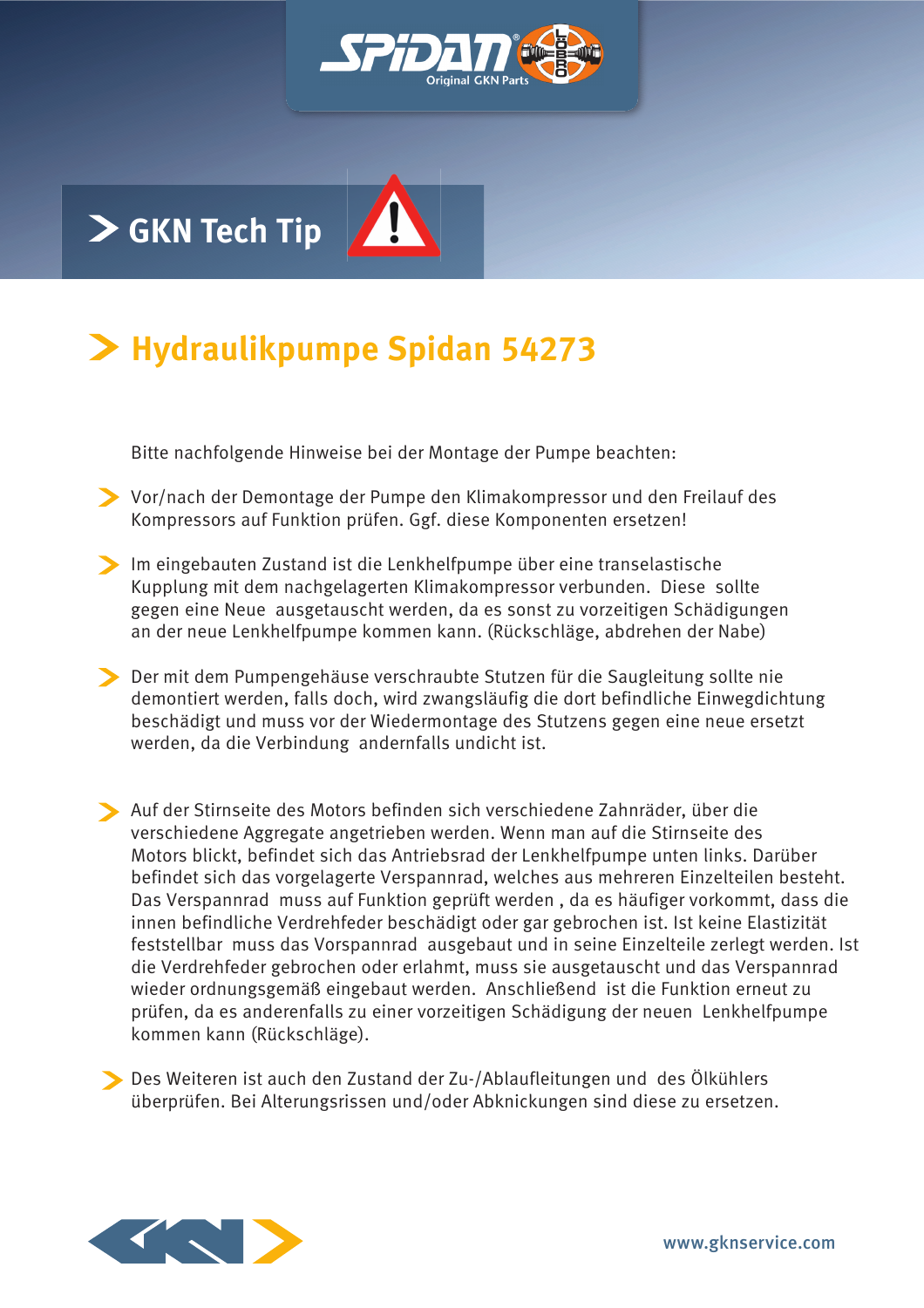

#### **Hydraulic Pump Spidan 54273**

In the case of the servo pump 54273 for 2.5 L TDI engines with air-conditioning system, the oil within the system must always be checked for soiling before replacement on account of the design-related wear.

If the oil shimmers black and/or silver, this is an indication of the oil circuit overheating, which is the result of increased depositing of dirt particles in the system. If there is residual soiling in the system when the new pump is put into operation, the control valve can become blocked (no pressure) or the wear the pump extremely quickly (noise and/or leaks).

In this case, multiple flushing should be carried out. This means:

- Only use hydraulic oil for flushing
- Ist flushing until no more particles can be seen.
- 2nd flushing after a reaction time of at least 1 hour. The fresh oil loosens hardened deposits.
- Flush a 3rd time and even more often if necessary.
- 2-3 litres of oil should be calculated for each flushing process.
- The reservoir must be replaced by a new one. There is a fixed screen in the reservoir which cannot be removed and "collects" the dirt. Cleaning through flushing is almost impossible.

The flushing process should be repeated several times before the pump is installed, since the hydraulic oil is subject to very high loads during driving and can even overheat. This can lead to combustion residue in the hydraulic circuit, which can only be cleaned by repeated flushing. The hydraulic oil must comply with the specification FULLSYNTHETC PENTOSIN CHF 11S.